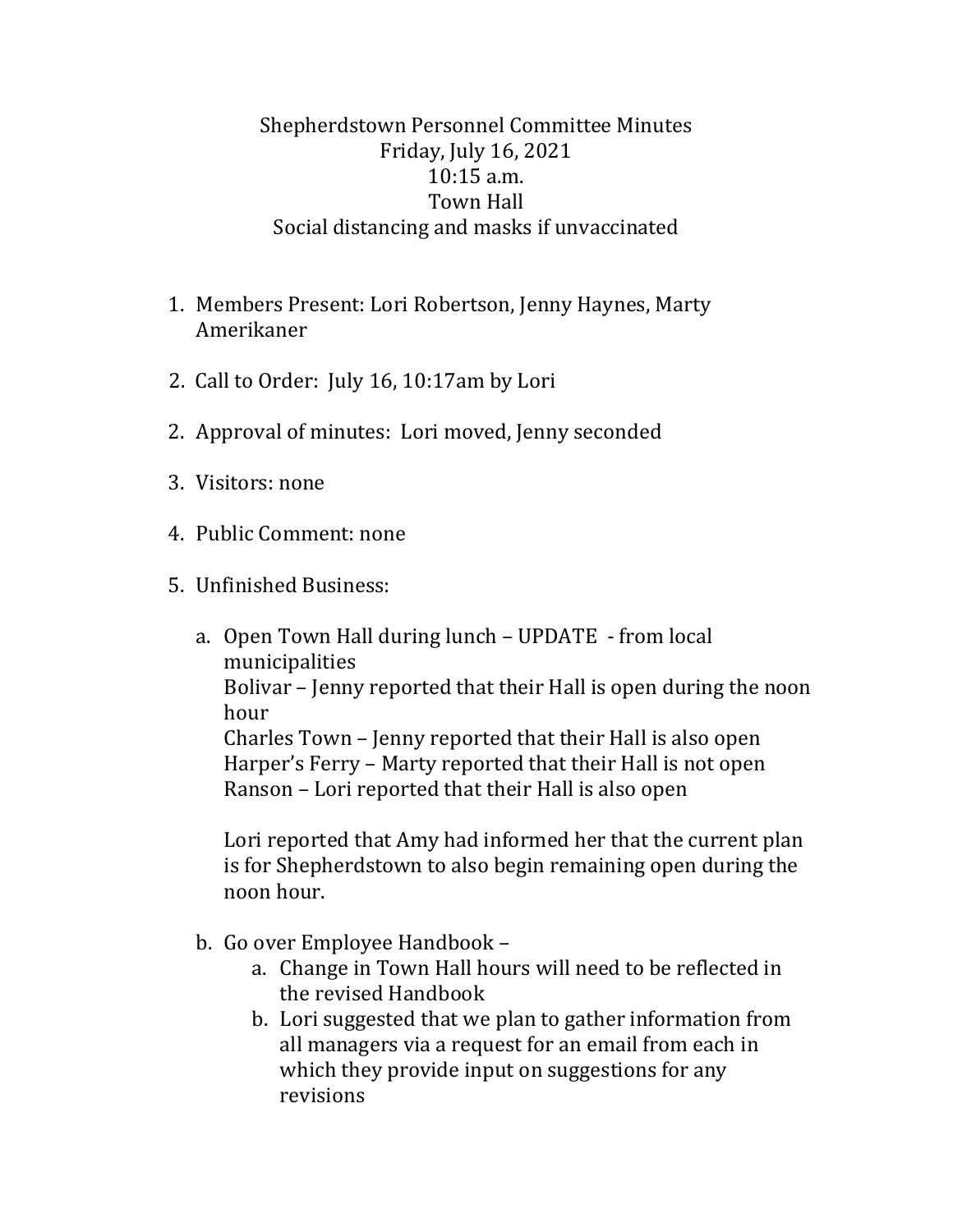c. Training – individual departments

Frank, Kenny, Woody – Lori Amy – Marty

Lori and Marty will contact these managers to discuss their training needs and requirements, including any training needs tied to ethics.

Lori discussed with the WV Secretary of State's office the possibility of training programs being offered to localities by that office.

d. Term Limits –UPDATE - from local municipalities

Bolivar and Charles Town – Jenny is working to get this information

Harper's Ferry – Marty learned that they do not have term limits; he will ask about term length

Ranson – Lori learned that their term of office is 4 years, and that they have a staggering system of 3 years to prevent too much turnover at any one time. She will ask about term limits.

- e. Town Manager UPDATE from local municipalities
- f. Bolivar Jenny learned that they do have both a Town Manager and an Assistant Manager
- g. Charles Town Jenny learned that they also have a Town Manager
- h. Harper's Ferry Marty learned that they do not have a Town Manager
- i. Ranson Lori learned that they do have a Town Manager

Both Charles Town and Ranson provide salaries of \$100000 or higher to these positions; both are larger communities than Shepherdstown. Jenny reported that Bolivar's manager earns approximately \$55000, whereas the Assistant is paid \$32000. Lori learned that the national average for Town Managers is in the \$55000-75000 range.

Lori volunteered to gather a range of information concerning job descriptions for Town Managers, Mayors, Town Clerk, and